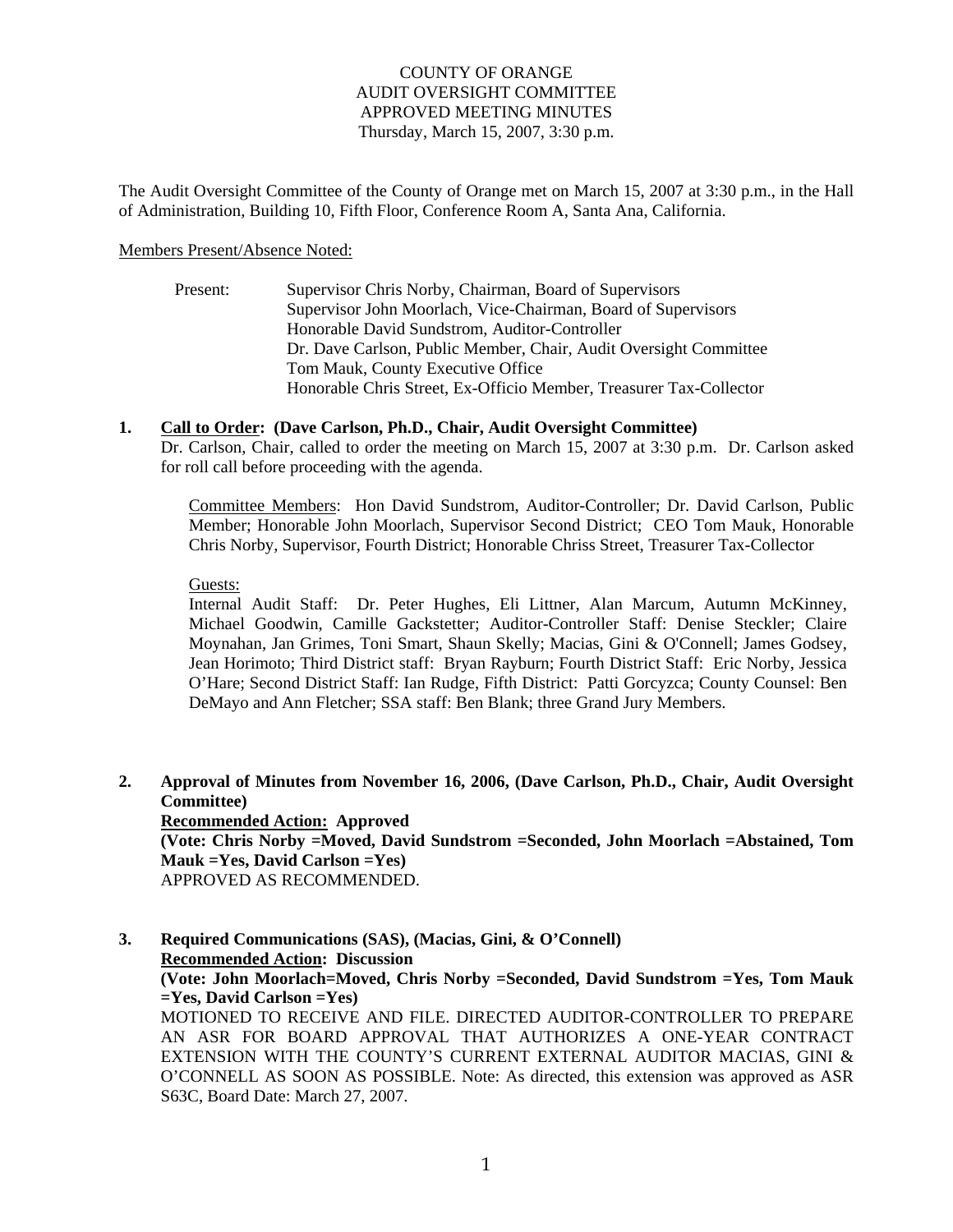- **4. A-C Plan for Mandated Audits (Honorable David Sundstrom, Auditor-Controller) Recommended Action: Discussion**  DISCUSSION HELD, NO ACTION TAKEN
- **5. Internal Audit Department 2007 Peer Review Status (Continued from 5/4/06, Item 5; 8/17/06, Item 4) (David Sundstrom, Auditor-Controller) Recommended Action: Status (Vote: David Sundstrom =Moved, John Moorlach =Seconded, Chris Norby =Yes, Tom Mauk =Yes, David Carlson =Yes)**  DIRECTED INTERNAL AUDIT TO CONTACT THE CALIFORNIA AUDIT CHIEFS ASSOCIATION AND ARRANGE FOR A PEER REVIEW THROUGH THEIR PROGRAM AND TO NOTIFY AUDITOR-CONTROLLER OF THE RESULTS.
- **6. Revision of the Bylaws of the Audit Oversight Committee (David Sundstrom, Auditor-Controller)**

### **Recommended Action:**

- a. Change the membership of the AOC as follows: Change the Treasurer-Tax Collector from exofficio to standing voting member, retain the Auditor Controller and County Executive Officer and remove Chairman and Vice-Chairman of the Board and add five public members, to be selected by each Member of the Board of Supervisors representing each district; and
- b. Revise Rule 12, paragraph a, to delete the AOC's authority to "oversee the establishment and maintenance of the county's internal control structure."

Discussions regarding the advantages and disadvantages were held regarding the membership composition of the Audit Oversight Committee. The three options receiving most attention: 1) excluding all county employees elected and non-elected from the AOC, 2) excluding just the Board of Supervisors and 3) excluding all elected from the AOC. The justification for the change in composition of the committee's membership was that it should more closely mirror the private sector audit committees. In the course of the discussion concern was raised regarding the exclusion of the Supervisors from the Committee while leaving Countywide elected officials on the Committee. Questions were raised regarding the merits of that proposal given the Committee was established by the Board to better fulfill its stewardship responsibilities. Concern was expressed regarding the degree of effectiveness of having citizens or staff appointees working with Countywide elected officials on the committee. It was recognized that the proposal wasn't raised because there was a problem with the current composition of the committee, but that David Sundstrom felt that it should more closely mirror the private sector audit committees. It was debated as to whether it could be left up to each supervisor to attend or send a voting proxy in his place as an alternative to permanently excluding the supervisors from permanently participating on the committee.

Chairman Chris Norby left meeting at 4:30pm.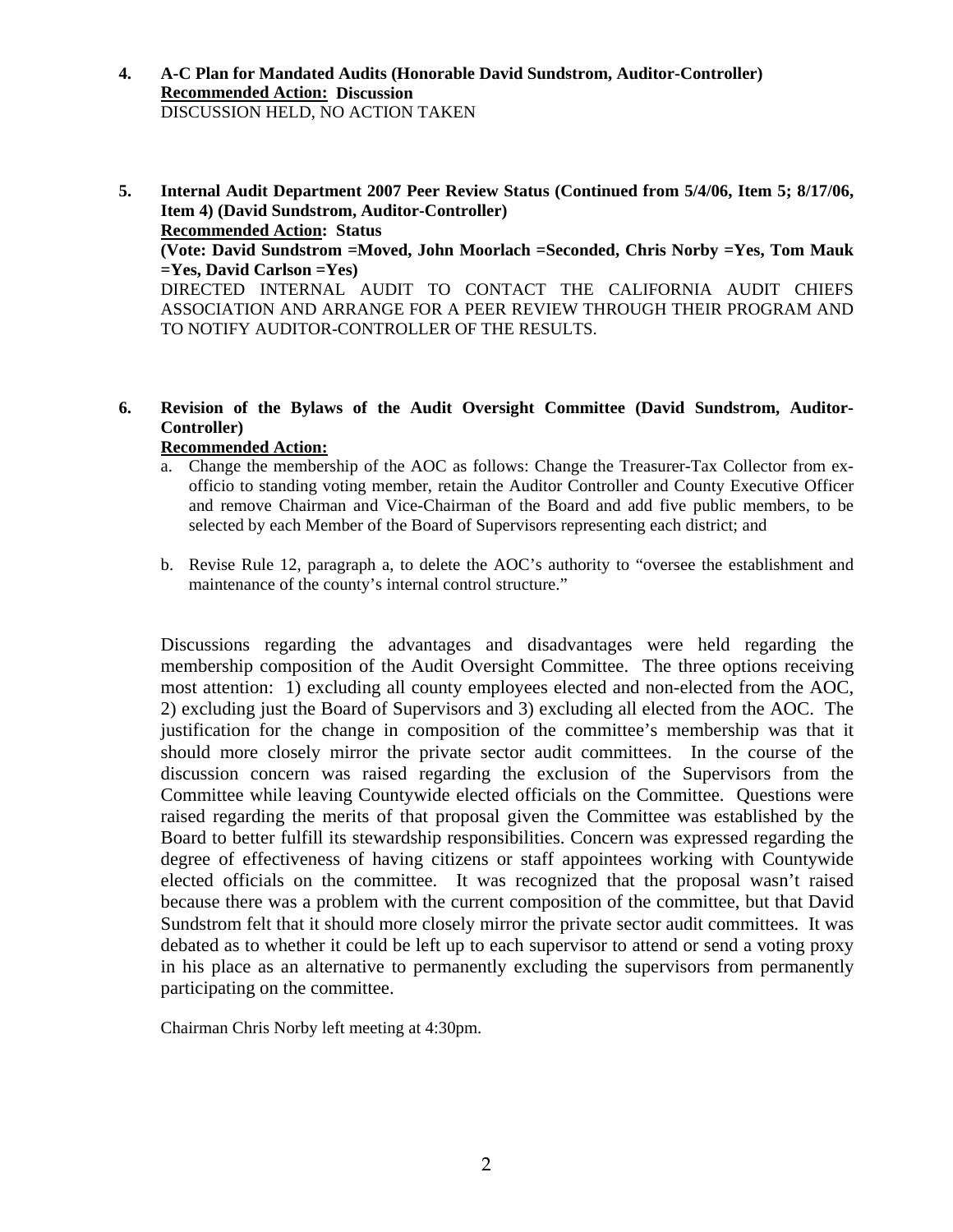# **(Vote: John Moorlach =Moved, David Sundstrom =Seconded, Chris Norby =Excused, Tom Mauk =No, David Carlson =Yes)**

## **APPROVED RULE 2 TO READ:**

**Rule 2**: The membership of the Committee shall consist of the following: the Auditor-Controller, the County Executive Officer, the Treasure-Tax Collector, and five public members. Each member of the Board of Supervisors will nominate a public member for appointment by the Board of Supervisors. No public member shall be an elected official. Each Public Member serves at the pleasure of the nominating Supervisor.

**DIRECTED STAFF TO ADD TO THE AOC BYLAWS EXPLICIT LANGUAGE THAT IT IS THE AOC'S OVERSIGHT RESPONSIBILITY TO EVALUATE AND SELECT THE EXTERNAL AUDITOR AND TO RECOMMEND APPROVAL TO THE BOARD OF SUPERVISORS FOR CONTRACT EXTENSIONS RELATED TO THE EXTERNAL AUDITOR. APPROVED CHANGES TO RULE 12 a., b. AS RECOMMENDED AND MAKE g. as h. AND INSERT NEW LANGUAGE TO RULE 12 g. CHANGES TO READ AS FOLLOWS:** 

- a. To oversee the activities of the Internal Audit Department.
- b. To oversee the quality of financial reporting activities which portray the County's financial condition, results of operations, internal controls, and plans and long-term commitments, primarily through oversight of the public accounting firm providing the external audit coverage of the County's consolidated financial statements. In addition, the Committee shall review audit results of County programs for which the Board has responsibility.
- g. To evaluate and select the County's external auditor and recommend authorization to Board of Supervisors any contract extensions.
- h. Such other duties as the Board shall prescribe from time to time.

(Proposed changes to AOC Bylaws are valid when approved by Board of Supervisors majority.)

**7. Election of Officers MOVED TO ITEM 11 (Dr. David Carlson, Public Member) Recommended Action: Nominate and Elect Chairman and Vice-Chairman (Vote: John Moorlach =Moved, David Sundstrom =Seconded, Chris Norby =Excused, Tom Mauk =Yes, David Carlson =Yes)**  NOMINATED AND ELECTED AUDITOR-CONTROLLER DAVID SUNDSTROM AS AOC CHAIRMAN AND TREASURER TAX-COLLECTOR CHRISS STREET EX-OFFICIO NON-VOTING MEMBER AS AOC VICE-CHAIRMAN.

**8. Status Report #2, Period 9/30/06 (Dr. Peter Hughes, Director, Internal Audit Dept.) Recommended Action: Receive and File (Vote: John Moorlach =Moved, David Sundstrom =Seconded, Chris Norby =Excused, Tom Mauk =Yes, David Carlson =Yes)**  APPROVED AS RECOMMENDED, DIRECTED IAD STAFF TO PROVIDE A RECONCILIATION OF HOURS WITH CHANGES FROM LOSS OF STAFF FOR THE NEXT STATUS REPORT TO THE AOC.